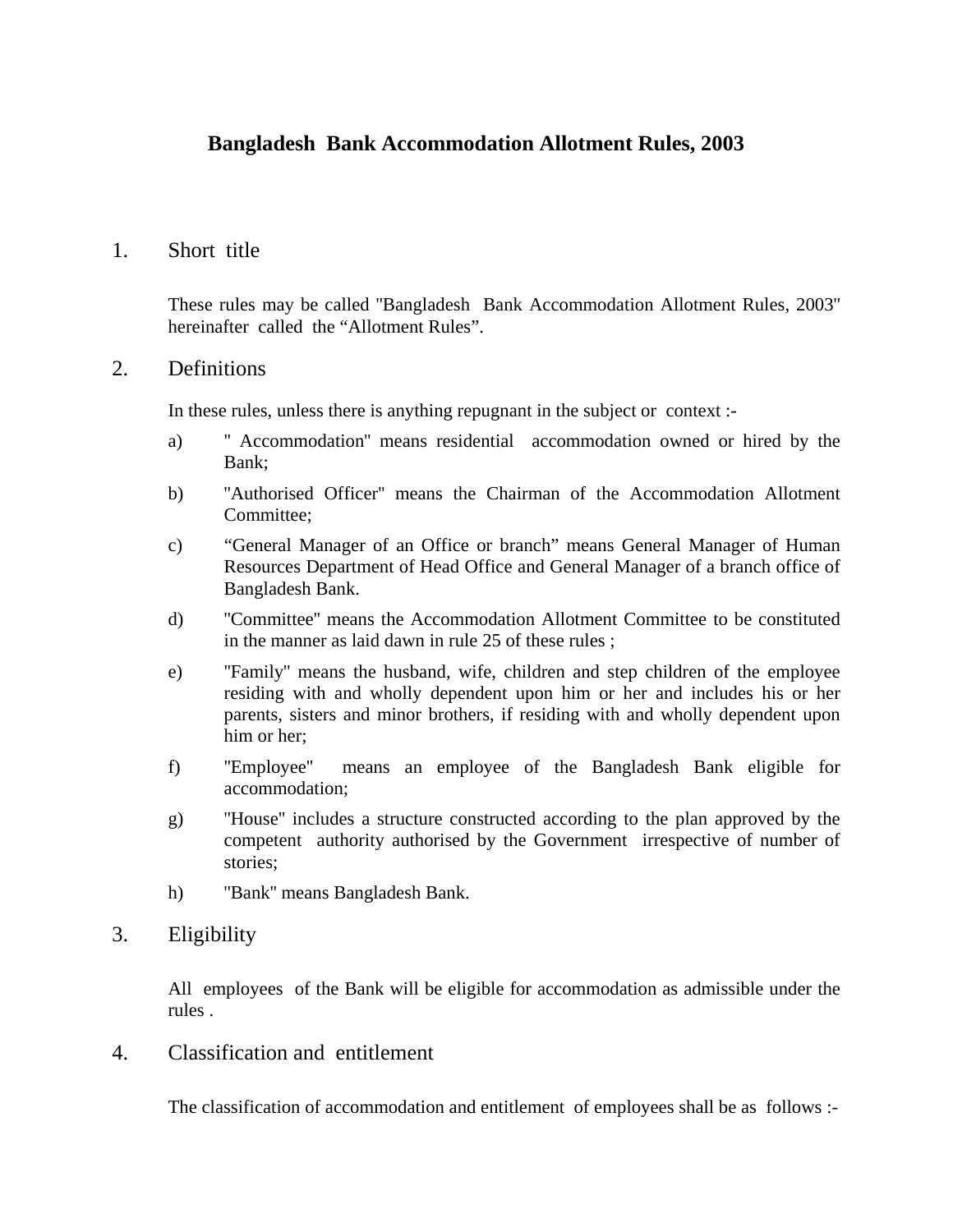| Sl. No.      | Class of Accommodation | Entitlement                                                          |  |
|--------------|------------------------|----------------------------------------------------------------------|--|
| a            | 'Ka' (or 'A')          | Deputy Governor, Executive Director $\&$<br>Economic Advisor         |  |
| b            | 'Kha' (or 'B')         | General<br>Manager,<br>Deputy<br>General<br>Manager & Joint Director |  |
| $\mathbf{C}$ | 'Ga' (or 'C')          | Deputy Director & Assistant Director                                 |  |
| d            | 'Gha' (or 'D')         | Officer                                                              |  |
| e            | 'Uma' (or 'E')         | 'B' and 'C' category staff                                           |  |
| f            | 'Cha' (or 'F')         | 'D' category staff                                                   |  |

- 5. Allotment of higher and lower class accommodation
	- a) An employee may be allotted an accommodation of a class higher than the one he is entitled to if there is none on the waiting list of that class and also if he is prepared to pay the minimum rent payable by an employee entitled to that class of accommodation.
	- b) An employee may be allotted an accommodation of one class lower than the one he is entitled to provided he waives, in writing, his claim for the class of accommodation he is entitled to and also he is willing to pay house rent as provided in Rule 22(a).

 Accommodation meant for employees in categories B, C & D the ratio between normal entitlement and entitlement against options for one class lower accommodation shall be 10 : 1 ; in the case of Assistant Directors and above the said ratio shall be 5 : 1 . At a particular time of every year two panels will be prepared for each category of employees one for those applying for normal entitlement and the other for those opting for accommodation of a type one class lower than their entitlement.

 Allotment will be made from the panels in accordance with the ratios aforementioned and seniority applicable for allotment of Bank's Accommodation Rules. Left over ratios will be carried over to the following year. Allotment against normal entitlement shall precede to allotment against options for one class lower entitlement.

 Provided that an employee in the grade of Assistant Director or above shall not be allowed to opt for any accommodation meant for 'B', 'C' and 'D' category staff.

6. Preparation of waiting list

 Upon an application in the Form 'A' which will be acknowledged in Form 'B' the General Manager of an Office or branch shall prepare separate waiting list for each class of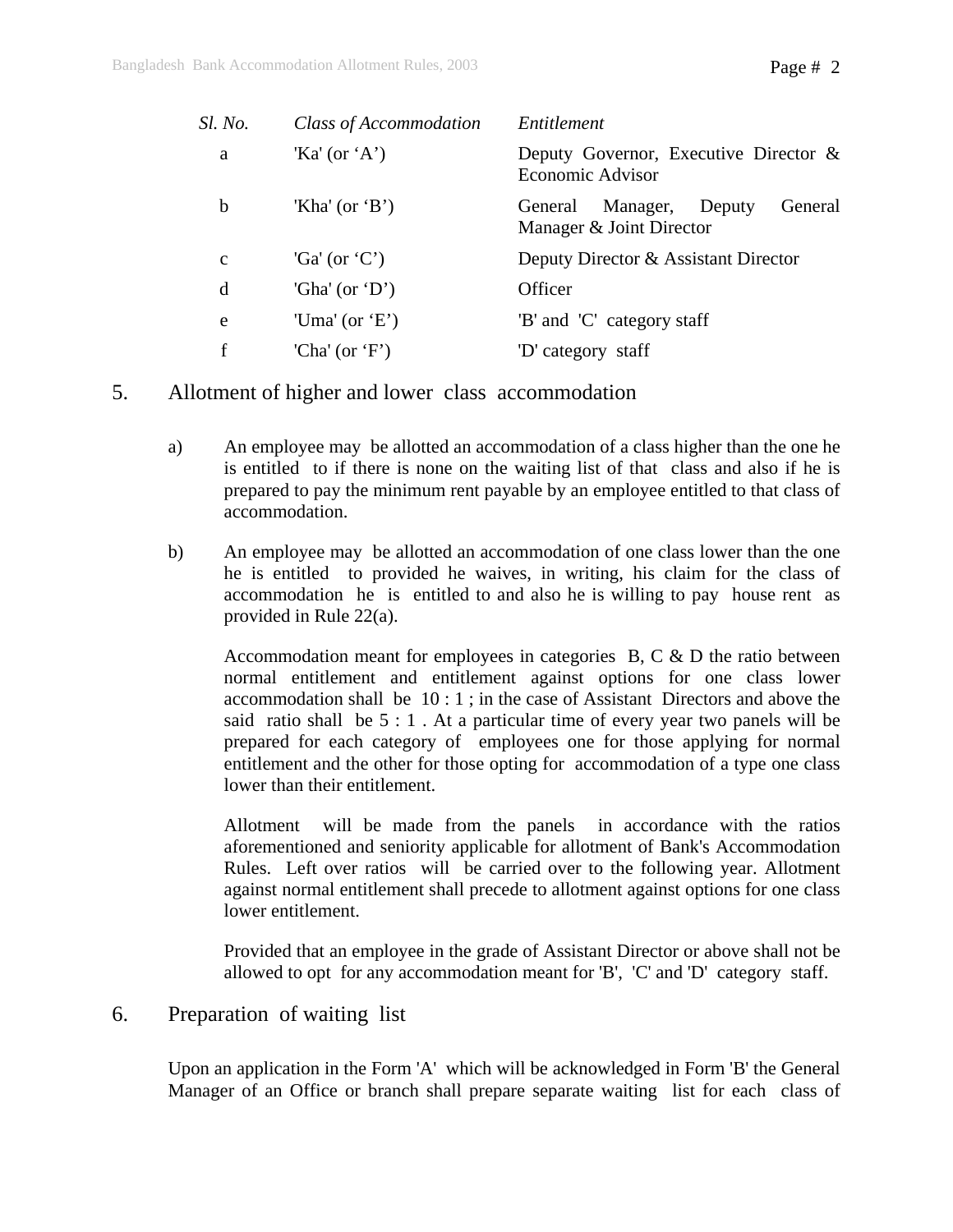accommodation to allot on the basis of seniority of the employee determined in the following manner, namely :-

- i) From the date of appointment/promotion and entitlement of accommodation as contained in rule 4 for allotment of Bank's Accommodation.
- ii) Seniority in the waiting list will be given as per sub-Rule 5 (a) and joint seniority of the employees of different offices located in the same centre.

 In case of employees promoted/appointed in the same date, fixation of seniority in the panels in accordance with sub-paragraphs  $5$  (a)  $\&$  (b) above the following procedures shall be followed  $s$ -

1. In case of officer and above :

 Seniority shall be fixed in accordance with the positions in a related orders of their promotion/appointment.

- 2. In case of employees category B, C & D :
- (1) In cases where appointment is given on the same date and in the same posts seniority of accommodation shall be determined on the basis of their seniority position in the centrally prepared panel for recruitment.
- (2) In case of recruitment in the same category but from different panels and to different posts preference will be given to those appointed to posts carrying a higher scale of pay.
- (3) In cases where appointments and promotions are given vide more than one office orders but on the same date, seniority of promotees shall precede that of the recruits and in such situation the following procedure shall be followed :
	- (a) In case of promotion :

 In case of promotees in the same order, in accordance with their position in the promotion order.

 In case of promotions given vide different orders, seniority will be determined on the basis of service seniority.

(b) In case of recruits :

 Seniority shall be determined in accordance with their positions in the panel for recruitment, i.e. as stated in paragraphs  $2(I)$  and  $2(2)$ above.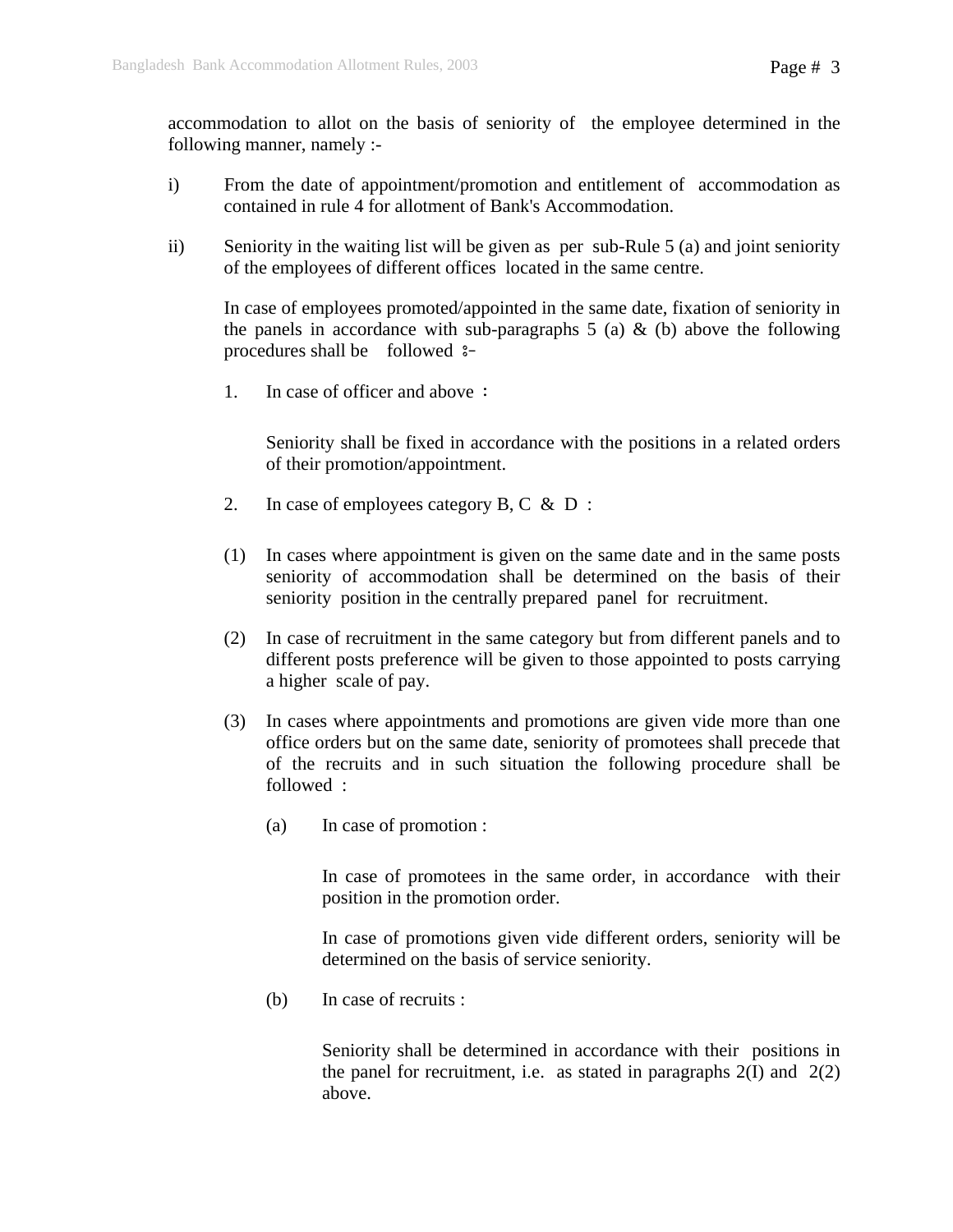- (c) Transferee officers will not lose their seniority on repatriation to the place of choice if alternate family accommodation (Bank's quarters) were not provided at the place of new posting. But in the event of mutual transfer seniority will be determined from the date of joining at the centre as per class of accommodation entitled.
- (d) Validity of waiting list will be for one year from September to August each year.
- (e) The committee shall allot the accommodation strictly in accordance with the seniority determined under sub-rule 2(I)
- (f) A female employee shall take 3 years ante-dated seniority over the male employee.

 Provided that ante-dated seniority shall not be admissible in case the husband of the female employee and in the case of unmarried female employee, the father or guardian of such employee, serves with Government or semi-Government or autonomous organisation and is entitled to accommodation or draws house rent allowance and the female employee resides with her husband or as the case may be, father or guardian.

#### 7. Reserve accommodation

The Bank may reserve a number of accommodation at a station for allotment to the holders of specific posts as the Governor may decide from time to time.

### 8. Temporary accommodation

Notwithstanding anything contained in these rules, all temporary accommodation including Rest/Guest Houses shall remain under the disposal of the Allotment Committee and shall be allotted by the authorised officer to the employees on the merits of individual cases. In the matter of allotment of temporary accommodation, preference will be given to transferred officers.

### 9. Possession of accommodation

 a) On receipt of an allotment order, an allottee shall take over possession of the accommodation from the Officer nominated by the General Manager of an Office or branch for the purpose within 30 days in addition to the broken period of the month of allotment unless otherwise extended by the competent authority and sign a receipt in duplicate for all fixtures and fittings in the prescribed form .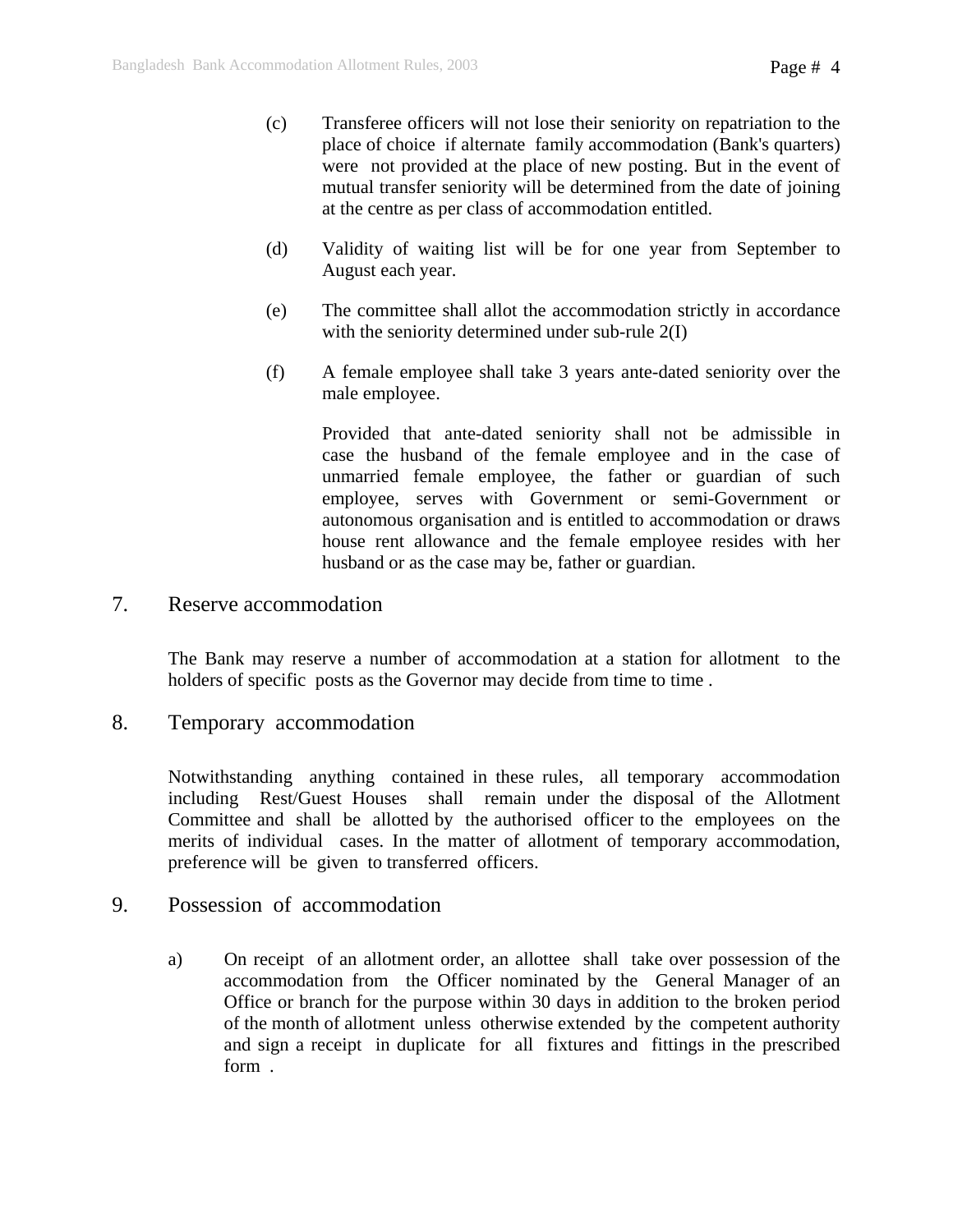b) The Officer shall send the occupation report to the General Manager concerned within 3 days of occupation.

## 10. Handing over possession of accommodation

- a) On vacation the allottee shall hand over possession of the accommodation to the officer nominated by the General Manager for the purpose and obtain a receipt thereof which will include an inventory of all fixtures and fittings available in the accommodation. The allottee shall also inform the General Manager, in writing about his vacating the accommodation not later than the date of vacation. The Officer taking possession shall send a vacation report to the General Manager within 3 days of obtaining vacant possession of the accommodation from the allottee.
- b) The allottee shall be liable to pay the cost for any lose of fixtures and fittings and also for any damage caused to the accommodation beyond normal wear and tear .
- 11. Cancellation of accommodation

Allotment of an accommodation to an employee is not transferable. If an employee or his family does not ordinarily reside in the accommodation allotted to him, the allotment shall be liable to cancellation.

12. Exchange of accommodation

Mutual exchange of accommodation between two allottees is not permissible. However,

- (a) Officials, irrespective of their posts holding accommodation specified for officers and above may be allowed shifting to an accommodation of the same class within the same premise or from one premise to another on the basis of seniority.
- (b) Officials holding accommodation specified for members of the staff(employees in categories B, C & D) may be allowed shifting to an accommodation of the same class within the same premises on the basis of seniority.
- (c) Members of the staff (employees in categorie B, C  $\&$  D) may be allowed shifting to an accommodation of the same class within the same premises or from one premises to another on the basis of seniority.
- (d) An allottee will not be eligible for shifting from one accommodation to another within the same premises for a period of two years from the date he/she take over the possession of the accommodation.

 However, this condition will not apply in case of shifting of accommodation from one premise to another.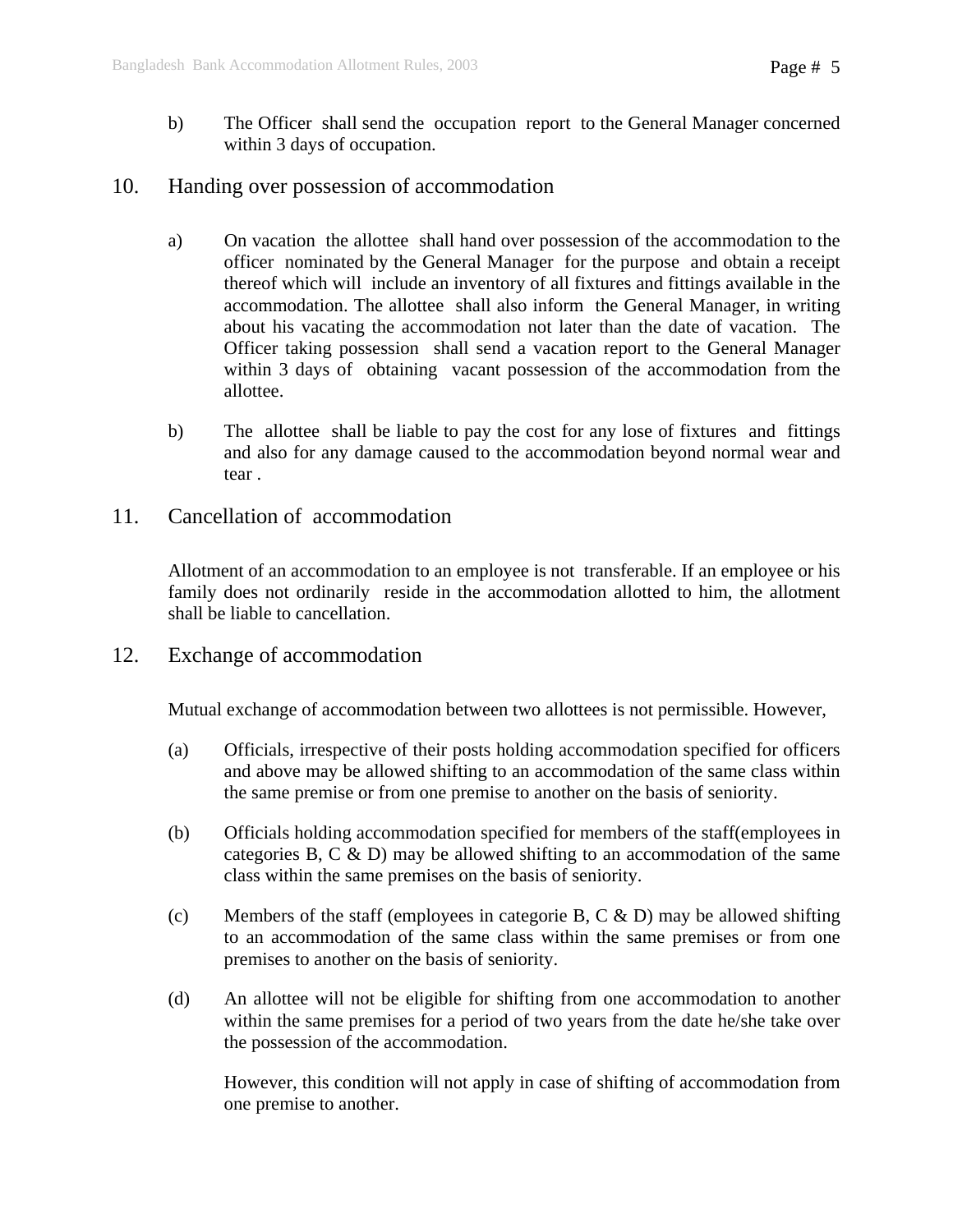- (e) Governor may however, allow allotment/shifting (within the same premises or from one premise to another) at his discretion.
- 13. Subletting, etc.
	- i) An accommodation shall not be sublet by the allottee nor it shall be used for any business or profession. The General Manager of an Office or branch may, on request, permit the employee or a member of his family to carry on medical profession.
	- (ii) Subject to prior permission of the Bank authorities an allottee may allow friend(s) or relative(s) to share accommodation with him without any monetary gain. Any breach of this rule shall lead to cancellation of the allotment.
	- (iii) If it is proved that an allottee has sublet the accommodation, the General Manager shall cancel the allotment and will initiate necessary disciplinary action against the allottee under Bank's Staff Regulations.

 If allotment of accommodation is cancelled on the basis of findings of the "Accommodation Enquiry Committee" the concerned allottee shall hand over vacant position of the accommodation to the bank within 30 days from the date of cancellation; in case of failure to do so within this specified time, the allottee shall be liable to pay standard rent from the date of cancellation of the allotment.

- (iv) An employee found guilty of subletting shall be debarred from allotment of accommodation for the next two years from the date of recovery of possession.
- 14. Retention of accommodation after death

 The family of employees who die while in service may be allowed retention by the Head Office of the deceased employees accommodation for a period of two years of his/her death without any rent. However, the family of the deceased employee shall have to pay electricity, water , gas and other charges.

- 15. Retention of accommodation after dismissal, resignation, retirement, transfer, deputation on foreign assignment etc.
	- i) In the event of dismissal, removal, compulsory retirement, termination of contract services, resignation, transfer, deputation on foreign assignment or retirement of an allottee, the accommodation shall be vacated within 2 months of the occurrence of such event.
	- ii) Notwithstanding anything contained in sub-rule (i) in the event of resignation or retirement of an allottee permission may be granted to retain the accommodation at the discretion of the Head Office for a period upto 6(six) months if it is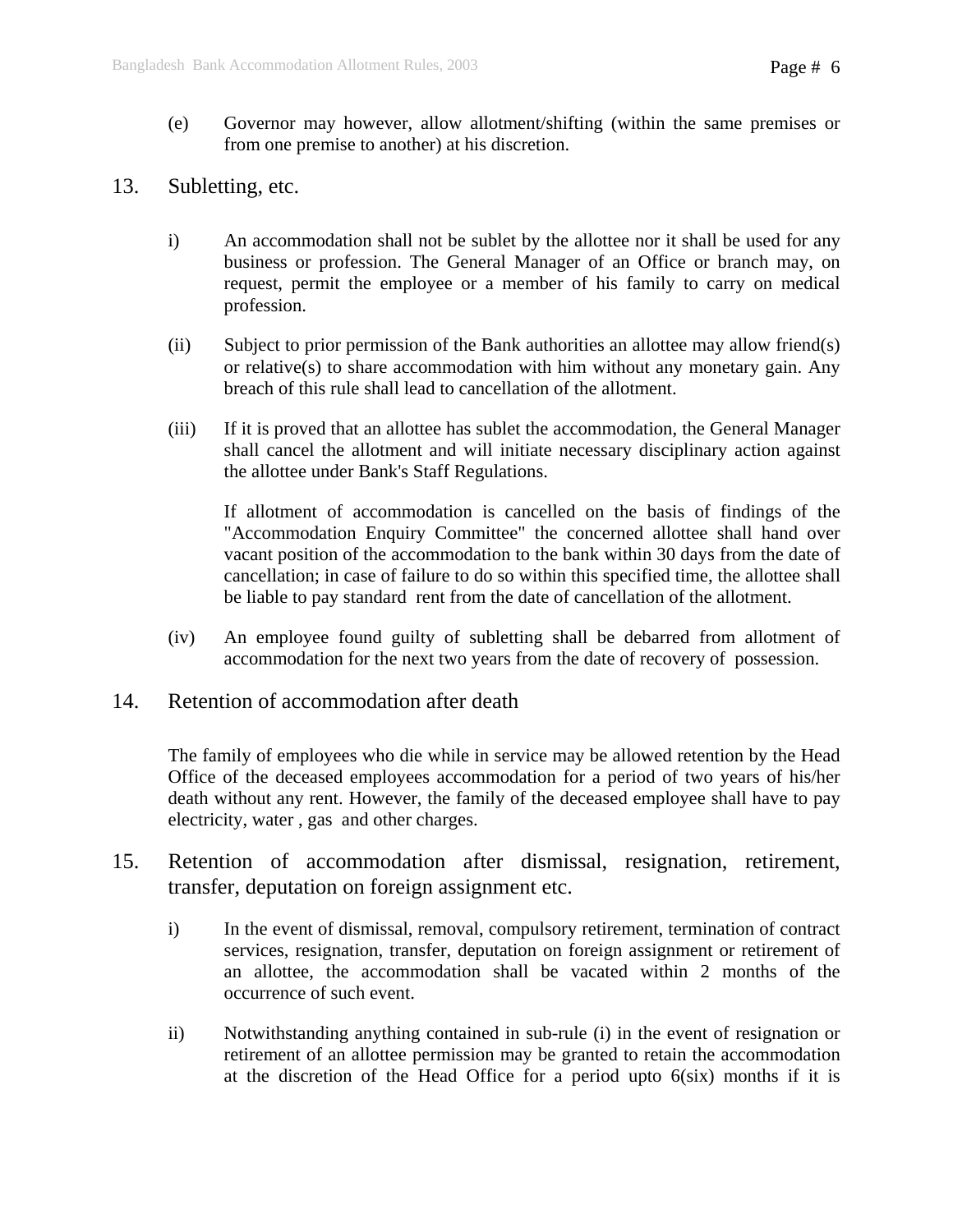considered necessary for the education of the children at the same centre of the resigned or retired allottee.

 In the case of the transferred officers permission may be granted to retain the accommodation at the discretion of the Head Office on the ground of education of the children or any other unavoidable circumstances upto 2 years only from the date of joining at the place of posting. The retention of Bank's accommodation beyond two years will be subjected to payment of standard rent as prescribed by the bank from time to time and in such case the concerned employee will not also be entitled to get house rent allowance.

- iii) When an employee is transferred out of Bangladesh or deputed to a place outside Bangladesh, he may retain accommodation as long as he has not been allotted any accommodation at the foreign station or for 6 months, whichever is less, on payment of normal rent.
- iv) When an allottee, who is dismissed, removed or compulsorily retired from service, prefers an appeal under the relevant rules to the competent authority against the orders of dismissal, removal or retirement, he may retain the accommodation on payment of normal rent as long as his appeal is not disposed of or for a period of 6 months, whichever is less.
- 16. Retention of accommodation during training/study abroad

An allottee leaving country for training/study may retain the accommodation on payment of normal rent for a period of 6 months with the permission of the General Manager in case he is forced to leave his family in the accommodation for good and sufficient reason. He shall have to obtain permission from the Head Office for retention of that accommodation beyond 6 months.

17. Retention of Accommodation during deputation/ transfer to any other bank/organisation

An employee transferred or deputed to any other organisation may be allowed to retain accommodation till such time as the organisation is in a position to provide alternative accommodation to him. The recovery of rent in such cases will be made at the rate of standard rent as fixed by the Bank from time to time from the organisation concerned.

18. Transfer of accommodation in the event of death or retirement

Allotment of accommodation may be transferred only to the father or son or unmarried daughter or husband or wife of allottee if he or she is eligible for the same or becomes entitled to such class of accommodation within 1 year in the event of death and within 6 months in the event of retirement. This facility will be admissible only in case :

(i) the beneficiary has been ordinarily residing with the original allottee,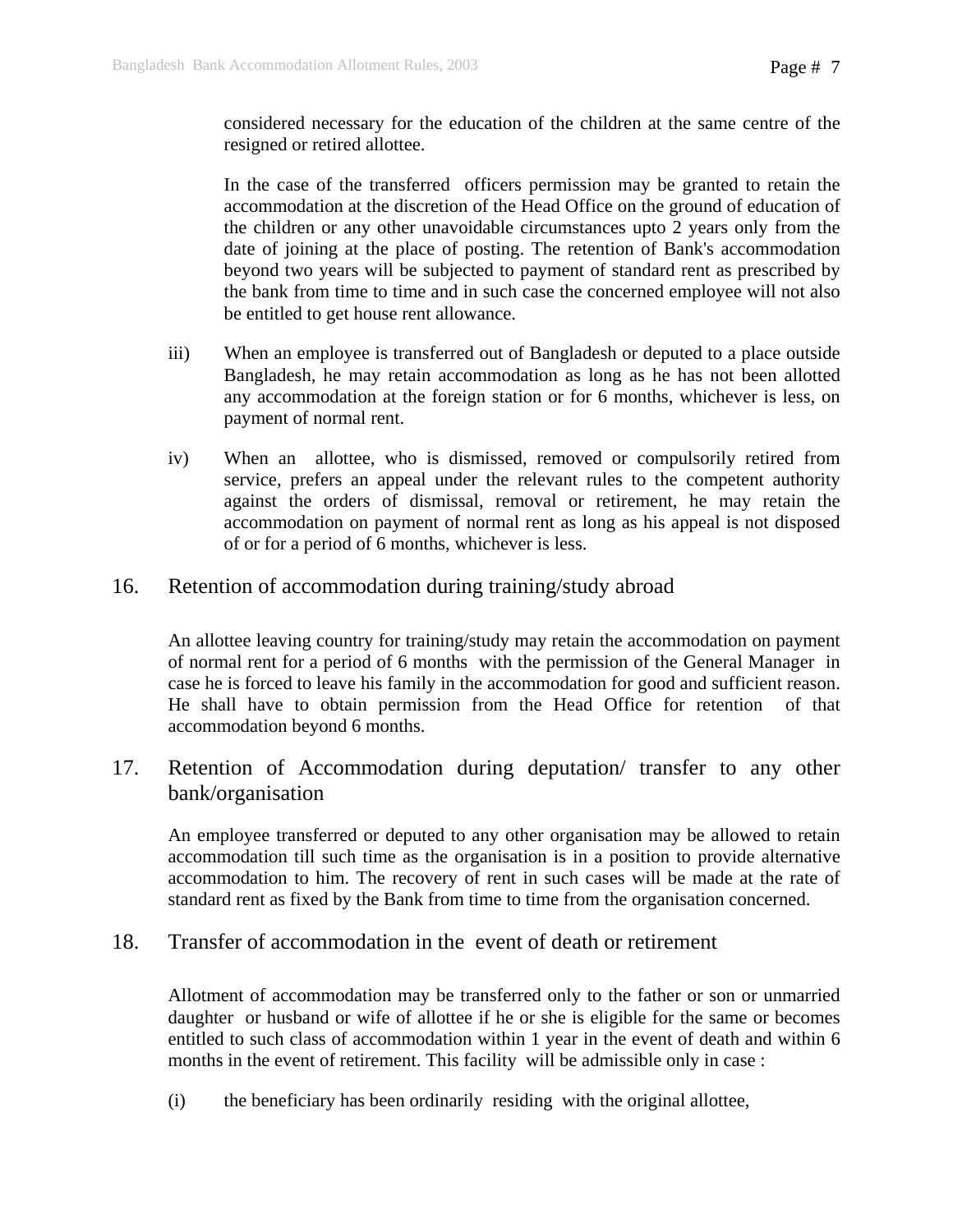- (ii) the beneficiary was appointed/absorbed in the service of the Bank under normal recruitment,
- (iii) the original allottee or the beneficiary has no house of their own and
- (iv) there is no sufficient source of income except the income of the beneficiary.

In this matter the decision of the Allotment Committee will be final. In case he or she is entitled to a lower class of accommodation, he or she shall be allotted the first available quarter in that class. Till an alternative accommodation is made available, he or she may retain the accommodation in his or her occupation on payment of 7.5% or, as the case may be, 5% - of the minimum qualifying emoluments fixed for entitlement of the class of accommodation he or she is actually occupying.

19. Cancellation for nuisance

An allottee and/or members of his family shall abstain from all actions which are likely to causes a nuisance. If his behaviour or the behaviour of any of his family members or any person living with him or visits them frequently causes a nuisance or trouble in the locality, the General Manager may cancel his allotment or shift him elsewhere.

Explanation :

Keeping of pets or cattle may be treated as a nuisance in terms of this rule, if any offence is committed or such keeping is the cause of harm or annoyance to the other residents of the building, colony or the area.

- 20. Bank employee owning house in his own name etc.
	- i) If an employee has a house of his own in the centre of his/her posting he shall not be entitled to banks accommodation after 10 years from the date of completion of the construction of the house.

 However, an employee shall be eligible to banks accommodation in the centre where he is posted provided he/she does not has a house of his/her own at the said centre.

 Explanation : 'Date of completion of construction' means the date one year from the withdrawal of the last instalment, for completion of construction, of the entitlement at the time of the house building advance was first sanctioned by the Bank (the first entitlement).

 In case the employees first entitlement is enhanced before withdrawal of its last instalment and higher entitlement has been availed of, the date of withdrawal of that instalment which covered the remainder of the firest entitlement should be considered as the date of withdrawal of the last instalment of the first entitlement.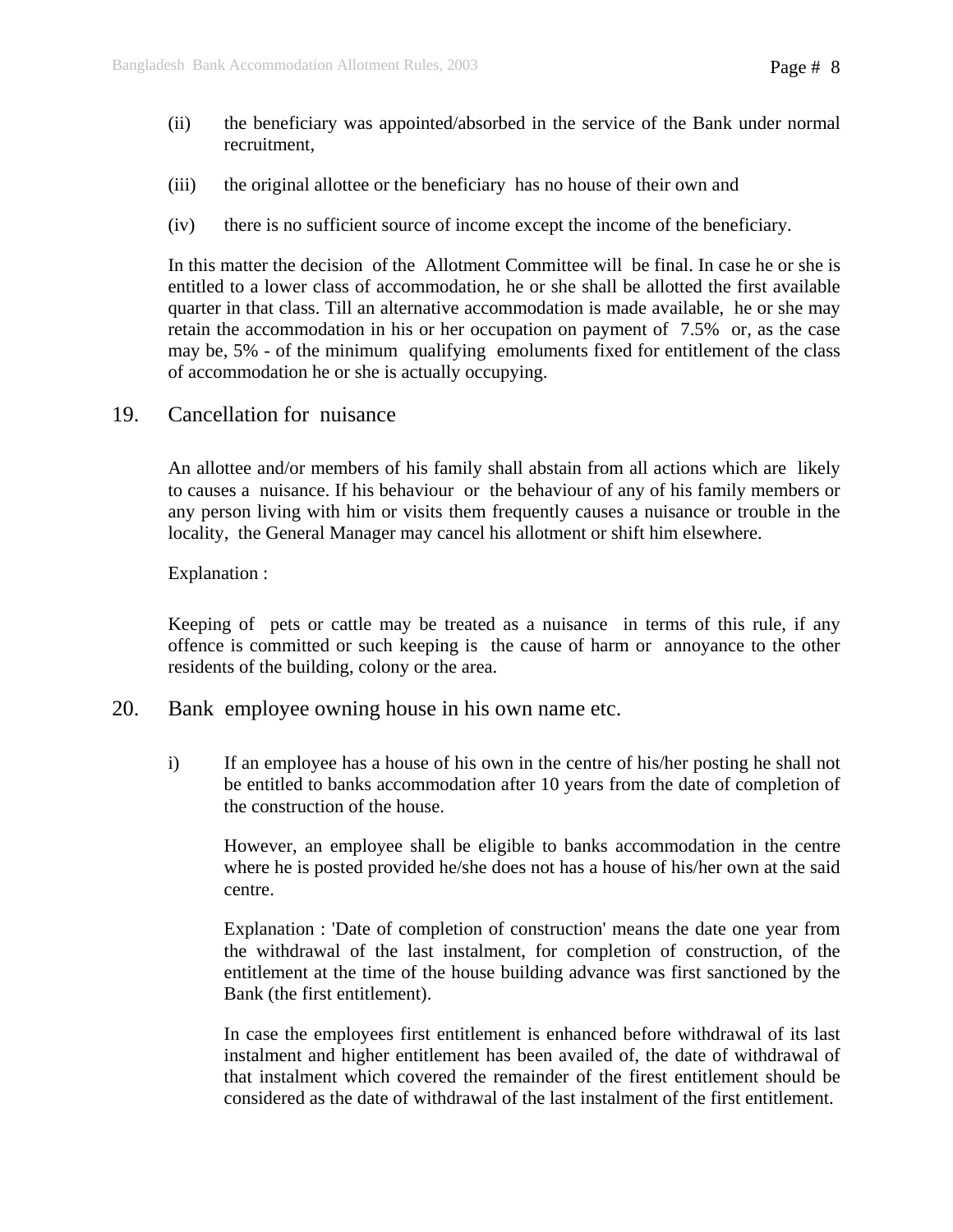In respect of a ready built house purchased with house building advance from the Bank, the date of withdrawal of the advance shall be considered as the 'Date of completion of construction'.

- ii) An employee who has built or acquired more than one house in his/her own name or in the name of his/her wife/husband or dependent children in his/her place of posting shall not be entitled to Bank's accommodation.
- 21. Unauthorised possession
	- i) In case an accommodation is occupied or retained without permission/authority by an employee, action may be taken against him under the Bank's Staff Regulations and in addition, the General Manager shall charge and recover rent at the rate of standard rent fixed by the Head Office from time to time for the period the accommodation was under his unauthorised occupation.
	- ii) The General Manager of an Office or branch shall take immediate steps to evict the unauthorised occupants and in order to expedite the eviction may
		- a) Inform the relevant authority for disconnection of water, gas and electric supply of the accommodation;
		- b) Initiate/recommend to appropriate authority for disciplinary action against the unauthorised occupant on charge of misconduct under the Bank's Staff Regulations.
	- iii) Any employee found guilty of unauthorised possession of accommodation may, in addition to the actions taken under this rule, disqualify the employee concerned for allotment of any accommodation from the date his turn comes for such allotment
- 22. Rent
	- a) The rent of an accommodation allotted to an employee shall be at the rates as prescribed by the Bank from time to time.
	- b) Charges for electricity , water and gas etc. will be paid by the allottee. The Bank shall pay municipal taxes and other taxes.
- 23. Repairs or alteration etc. in the Quarters

No repairs or alteration in the quarters will be carried out by the allottee except with the permission of the General Manager of an Office or branch.